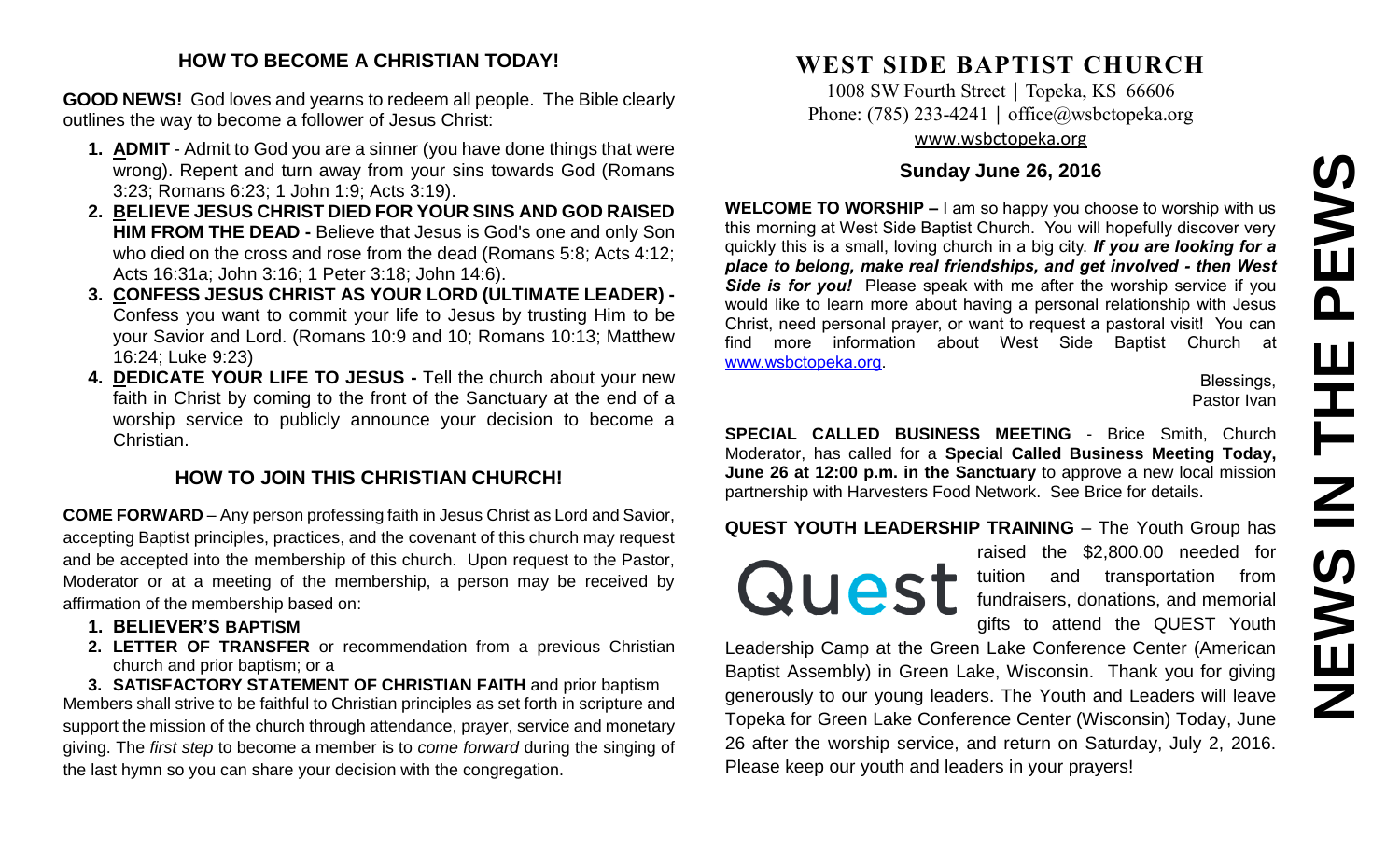# **ONE GREAT HOUR of SHARING**



**development offering** throughout the month of June. You can give online at [www.onegreathourofsharing.org](http://www.onegreathourofsharing.org/) or http://abc oghs.org/donate.

American Baptists Churches USA embrace refugees around the world as our own. We say "where you go, we will go." This offering places us sideby-side with those in need. It offers us the opportunity to be Ruth for the Naomi's of the world. By supporting **One Great Hour of Sharing**, we answer God's call for us to bring wholeness to a fragmented world.

Through our gifts, we can help ensure that all of God's children have what they need. Together, we accompany the refugee and stand in solidarity with the distressed, bringing about the world as God intended. **We have received \$1,528.50 through the offering plates, plus online donations.** Thank you for prayerfully considering your gift to this special offering. Bob Roesler

**AMAZONSMILE -** Shop on AmazonSmile (https://smile.amazon.com) Select "West Side Baptist Church Topeka Kansas" as your charity of choice, and Amazon donates 0.5% of the price of



your eligible AmazonSmile purchases to the church. Support West Side Baptist Church by starting your shopping at smile.amazon.com.

**CHOIR REHEARSALS FOR WORSHIP IN THE PARK** – The annual, ecumenical worship service in Gage Park will be on **Sunday, September 18 this year**. The churches – Central Congregational Church, Gage Park Baptist Church, Potwin Presbyterian, and West Side Christian Church - are joining their choirs to provide special music throughout the service.

Due to the number of songs they are to learn, we will be rehearsing together throughout the summer. We are hopeful that choir members from all the churches will be able to attend many of the rehearsals shown below.

- Wed, June 29 @ 6:00 8:00 pm @ West Side Baptist Church
- Sat, July 16  $@$  1:30 3:30 pm



**DILLONS COMMUNITY REWARDS -** West Side Baptist Church is now enrolled in the Dillons Community Rewards program: #63996. If you shop at Dillons for your groceries, you can select **West Side Baptist Church (#63996)** to receive a small donation



from Dillons based on the dollars you spend. Go to [https://www.dillons.com](https://www.dillons.com/) to enroll. If you have any questions you can contact Brice Smith for directions.

**DOORSTEP'S "CHRISTMAS IN JULY" –** Each year with "Christmas in July," Doorstep is trying to help alleviate the strain for donated items at the end of the year. Doorstep adopts 250 households with 700+ individuals annually through the Christmas Bureau. By having items donated in July, our Christmas Store Chair, Judy Neher, has a better



idea of what items we are lacking in November and December. Since winter clothing is not out in July, we are asking you to donate toys, health kit items, household items, and adult gifts (no short-sleeve or sleeveless clothes). We are also collecting school supplies and backpacks. Please look over the "Christmas in July" flier on the bulletin board to see how you can help.

**HEARTLAND DAY CAMP "KIDS FOR KIDS"** - The Campers at Heartland Day Camp have collected a total of \$243.43 towards their Mission Project - *Kids for Kids.* Campers collected coins to send kids (goats) to kids in North East India. Each goat costs \$60.00 USD. All donations will be forward to our partners, *International Ministries* for their summer mission project. Donations welcome for "goats" or give online at [http://internationalministries.org/projects/78.](http://internationalministries.org/projects/78)

**MISSION COMMITTEE – Are you interested in God's work in Topeka and Around the World? Join Pastor Ivan** for a Mission Meeting on the **Third Tuesday of July (July 19) at 6:00 p.m. in Homer Hall (Parlor)**. Everyone is invited!

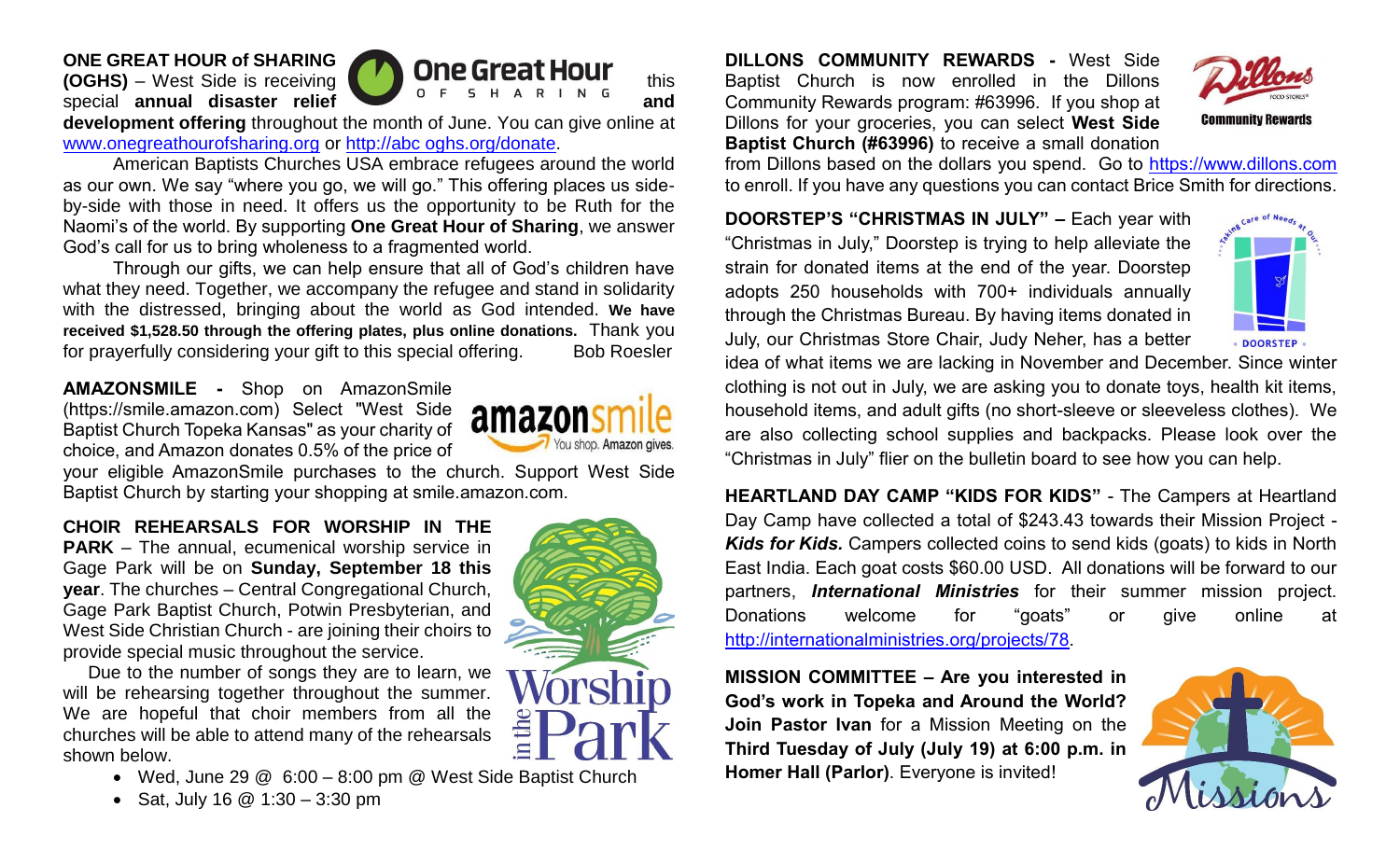**NEWSLETTER** – **PICK UP a copy of the JULY "The Witness" newsletter.** Articles and updates for the **AUGUST**  newsletter are due on **Wednesday, July 20 at 12:00 noon**. Send articles, news, testimonials, poetry, etc. to Lynda Cokeley ■ at [office@wsbctopeka.org.](mailto:office@wsbctopeka.org) "The Witness" calendar and  $\blacksquare$ newsletter will be printed for distribution on Sunday, July 31.



**OUTREACH COMMITTEE –** The Outreach and Evangelism Committee will meet on **Tuesday, June 28 at 6:00 p.m. in Homer Hall (Parlor)**. See Mark Calloway, Coordinator, for agenda and details.

**RECORDINGS** - Our worship service is audio recorded. Contact the Church Office if you would like a DVD or CD of today's service or a service you missed.

**RIDE TO CHURCH** - If you need transportation to / from a worship service or another church-related activity, please call the Church Office at (785) 233- 4241 during office hours (Tuesday thru Friday, 8:00 a.m. to 4:30 p.m.). Volunteers are needed to ride along with our driver to pick-up children for Church.



See Pastor Ivan with questions, or if you would like to volunteer.



**SUMMER SERMON SERIES – A LIFE WORTH LIVING!** Pastor has started a new sermon series on the Book of Galatians:

- July 03 Pastor at World Mission Conference: Guest Speaker
- July 10 Galatians 3:26-4:7: "Sons and Daughters of God"
- July 17 Galatians 5:1-15: "The Only Thing that Matters!"
- July 24 Galatians 5:16-26: "Live by the Holy Spirit"
- July 31 Galatians 6:1-10: "Doing Good to All"
- August 7 Galatians 6:11-18: "The End is the Beginning"

**SURVEYS – Have you Completed Your Survey?** Thank you to the numerous individuals who have completed the **Core Values Survey** and the **Serving as the Hands & Feet of Christ** form. This invaluable information will be used by the Church Council and Nominating Committee to recruit volunteers and leaders to guide Christ's Church into the future. Remember:

- God has Gifted Every Person for Service
- Every One has a Place to Serve
- Serve in the Place Which Matches Your Passions!

Extra surveys may be picked up in the Church Office, or complete on-line.

# **WORLD MISSION CONFERENCE –** Pastor Ivan and his family will be

attending the **World Mission Conference in Green Lake, Wisconsin the week of Saturday, July 2 thru Saturday, July 9**. WSBC will have a guest preacher on Sunday, July 3. In the event of an emergency, please call the Church Office or Pastor's cellphone.





**YOUTH GROUP NAME – T.A.C.O.S. –** The Youth Group has chosen a new name: **T.A.C.O.S.** which stands for **"Teens at Church on Sundays."** Mark Calloway has helped the T.A.C.O.S. Youth Group design a new logo. New T-shirts will be ordered, soon. Watch for more news from these young leaders.

**ABCUSA 2017 BIENNIAL – Save the Date!** Go with the Greuter family to the American Baptist Churches Biennial Mission Summit in Portland, Oregon, next year - June 30 to July 2, 2017. A number of exciting events occur before and after the official Mission Summit dates - so plan to come for the full event! www.americanbaptists2017.com